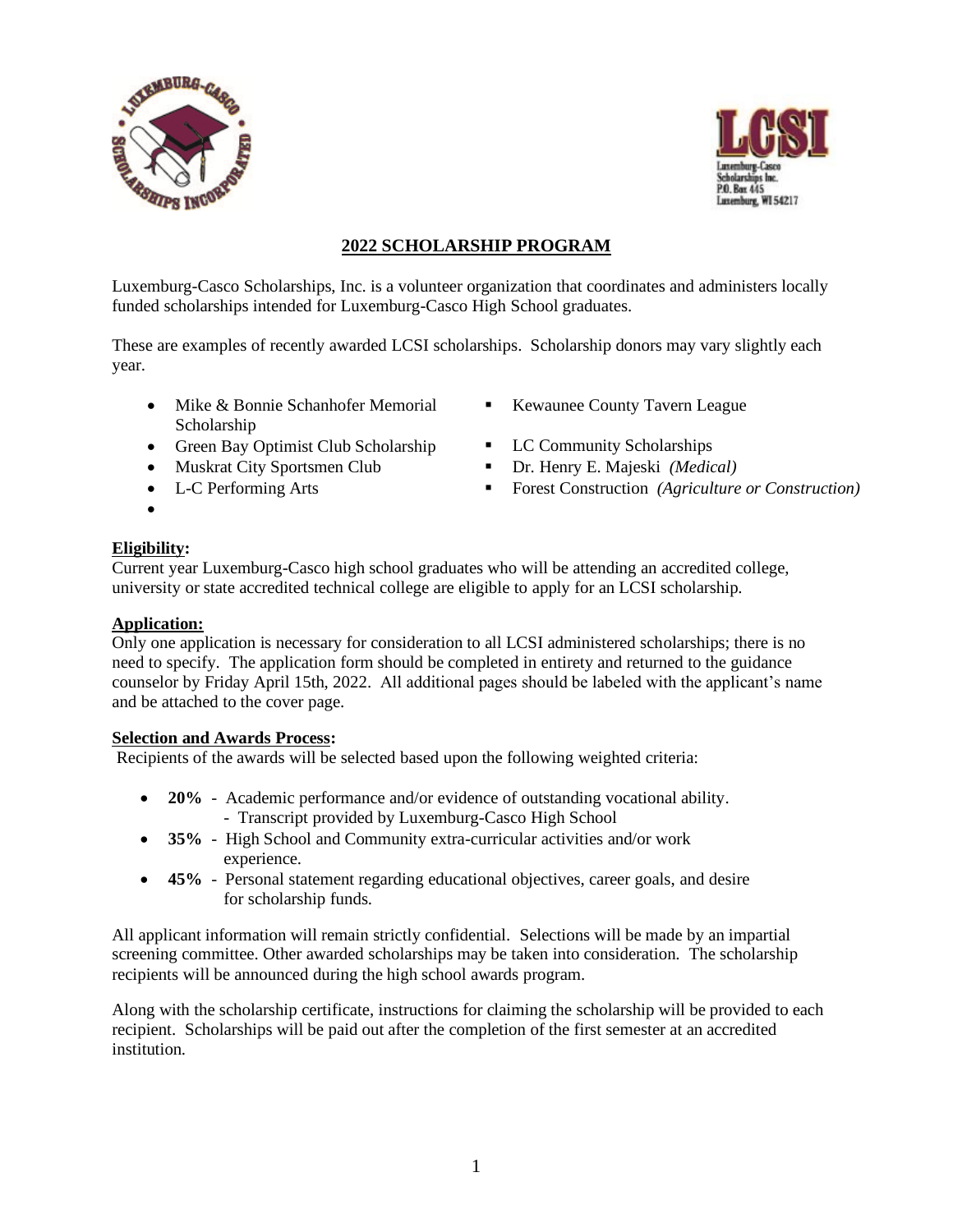### Luxemburg-Casco Scholarships Inc. P.O. Box 445, Luxemburg, WI 54217 Scholarship Application

| Applicant Name: ______                                                                        |                |        |
|-----------------------------------------------------------------------------------------------|----------------|--------|
| (First)                                                                                       | (Middle)       | (Last) |
| <b>Address of Primary</b>                                                                     |                |        |
|                                                                                               |                |        |
| (Street)                                                                                      | (City)         | (Zip)  |
|                                                                                               |                |        |
| E-mail Address: No. 1996. The Manuscript of Address:                                          | Date of Birth: |        |
| Colleges or Schools to which you applied or will be applying $\&$ anticipated field of study: |                |        |
|                                                                                               |                |        |
|                                                                                               |                |        |
| Include the following decumentar                                                              |                |        |

Include the following documents:

High School and Community extra-curricular activities and/or work experience:

- List the school organizations, activities, and athletic programs in which you participated. Please include any offices you held.
- List any community activities or unique programs in which you were involved.
- List any awards you received along with your community involvement.
- List any work experience including start and end date and approximate hours/week. \*\*Example form at end of application

Personal statement including:

- A brief explanation of your career goals and educational objectives.
- Write personal statement as if the reader has not seen your application. PLEASE do not include your name.
- A brief explanation of why you feel you should be considered a top candidate worthy of receiving scholarship funds. Please note other scholarships already awarded to you.

I hereby authorize Luxemburg-Casco High School to release a copy of my school records to Luxemburg-Casco Scholarships Incorporated. I further authorize the use of my picture and/or name in advertising and press releases as it relates to receiving an LCSI managed scholarship. I understand all personal information will be kept strictly confidential and will be utilized for the sole purpose of determining scholarship awards.

| <b>Applicant Signature:</b> |  |
|-----------------------------|--|
|                             |  |

Parent Signature (If student is under 18): Date: